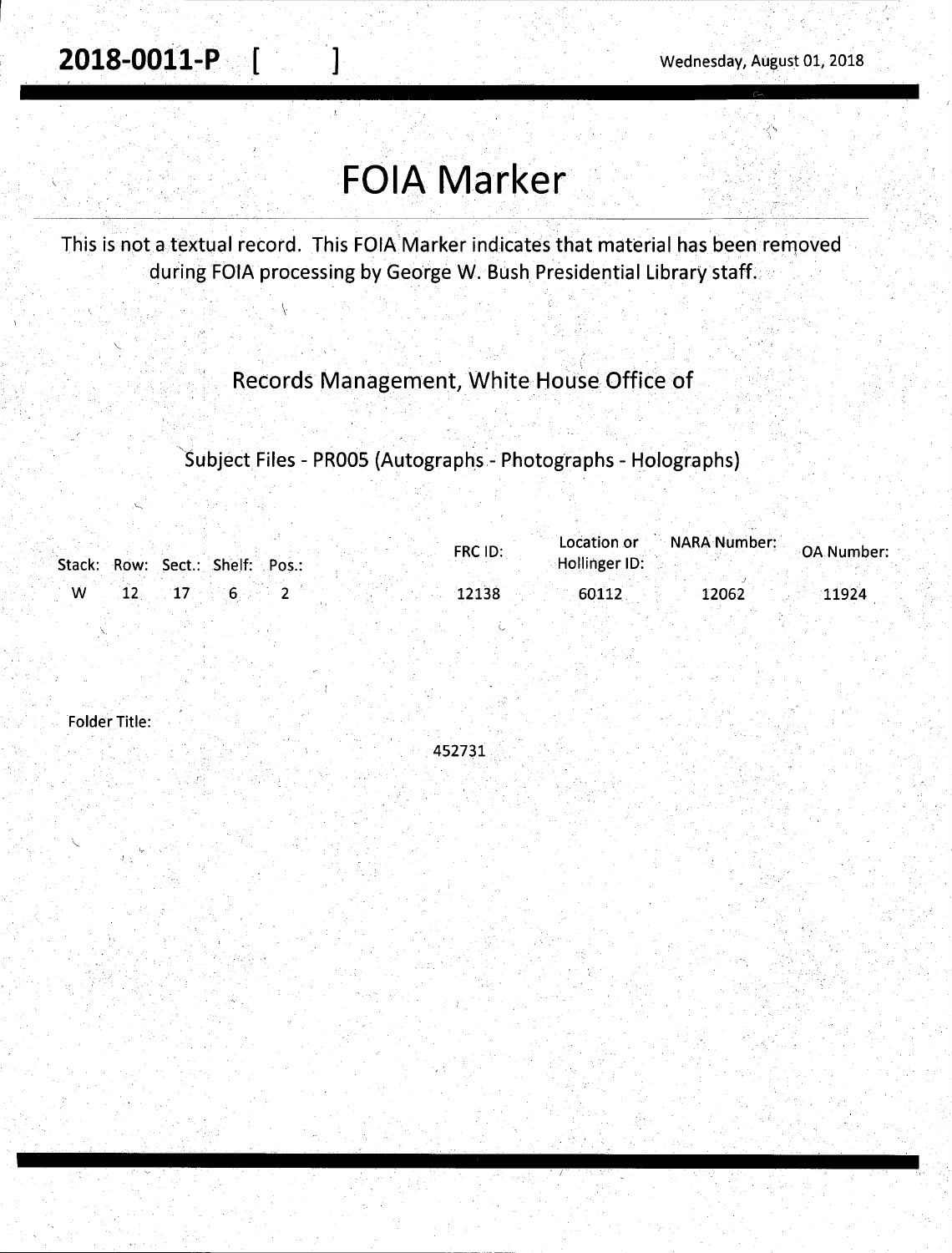## *i* .. . . **Withdrawn/Redacted Material The George W. Bush Library**

| <b>FORM</b><br><b>DOCUMENT</b><br>NO. | <b>SUBJECT/TITLE</b> |                          |                                                          | <b>PAGES</b> | <b>DATE</b> | <b>RESTRICTION(S)</b> |
|---------------------------------------|----------------------|--------------------------|----------------------------------------------------------|--------------|-------------|-----------------------|
| 001<br>Draft I                        | Draft                |                          |                                                          |              | N.D.        | P5:                   |
| 002<br>Email                          |                      |                          | FYI Follow Up on Political Issue - To: Harriet Miers, et |              | 08/02/2001  | P5:                   |
|                                       |                      | al. - From: Stuart Bowen |                                                          |              |             |                       |

| <b>COLLECTION TITLE:</b><br>Records Management, White House Office of                                                                   |                                                                                                                                             |
|-----------------------------------------------------------------------------------------------------------------------------------------|---------------------------------------------------------------------------------------------------------------------------------------------|
| <b>SERIES:</b><br>Subject Files - PR005 (Autographs - Photographs - Holographs)                                                         |                                                                                                                                             |
| <b>FOLDER TITLE:</b><br>452731<br>FRC ID:<br>12138                                                                                      |                                                                                                                                             |
| Presidential Records Act - [44 U.S.C. 2204(a)]                                                                                          | <b>RESTRICTION CODES</b><br>Freedom of Information Act - [5 U.S.C. 552(b)]                                                                  |
| P1 National Security Classified Information [(a)(1) of the PRA]<br>P2 Relating to the appointment to Federal office ((a)(2) of the PRA) | b(1) National security classified information [(b)(1) of the FOIA]<br>b(2) Release would disclose internal personnel rules and practices of |

. )

- P3 Release would violate a Federal statute [(a)(3) of the PRA]
- P4 Release would disclose trade secrets or confidential commercial or financial information [(a)(4) of the PRA].
- PS Release would disclose confidential advice between the President and his advisors, or between such advisors [a)(S) of the PRA]
- P6 Release would constitute a clearly unwarranted invasion of personal privacy  $[(a)(6)$  of the PRA]
- PRM. Personal record misfile defined in accordance with 44 U.S.C. 2201(3).

#### Deed of Gift Restrictions

- A. Closed by Executive Order 13526 governing access to national security information.
- B. Closed by statute or by the agency which originated the document. C. Closed in accordance with restrictions contained in donor's deed
- lelease would disclose internal personnel rules and practices of an agency [(b)(2) of the FOIA]
- $b(3)$  Release would violate a Federal statute  $[(b)(3)$  of the FOIA]
- b(4) Release would disclose trade secrets or confidential or financial information  $[(b)(4)$  of the FOIA]
- b(6) Release would constitute a clearly unwarranted invasion of personal privacy [(b)(6) of the FOIA) .
- b(7) Release would disclose information compiled for law enforcement purposes  $[(b)(7)$  of the FOIA].
- b(8) Release would disclose information concerning the regulation of financial institutions  $[(b)(8)$  of the FOIA]
- b(9) Release would disclose geological or geophysical information concerning wells  $[(b)(9)$  of the FOIA $]$

#### Records Not Subject to FOIA

Court Sealed - The document is withheld under a court seal and is not subject to the Freedom of Information Act.

of girt.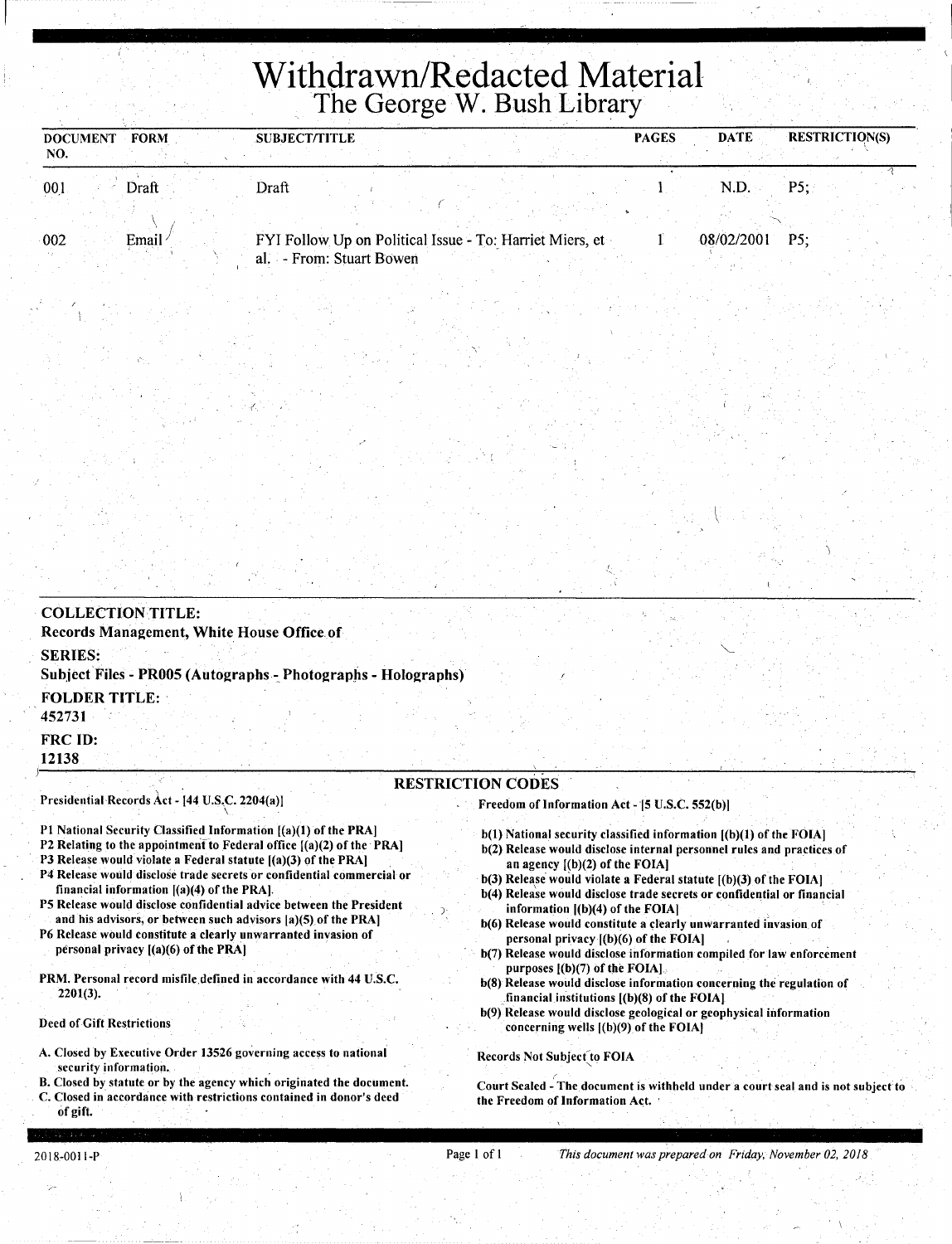452731 SS<br>PROOS



Stuart W. Bowen 08/08/2001 09:00:00 AM

Record Type: Record

Terry W. Good/WHO/EOP@EOP To:

cc: hoc:

Subject: Re: FYI Follow up on political AP issue

terry

thanks for your cooperative attitude on this matter. I am looking for the most efficient and secure means possible to do our collective job. i believe the designated intern mode is the best we can do, and the pol. shop is happy wit it.

thanks again

stuart

Terry W. Good 08/07/2001 10:16:47 PM

08/07/2001 10:16:47 PM Terry W. Good

Record Type: Record

To: Stuart W. Bowen/WHO/EOP@EOP

Lee R. Johnson/WHO/EOP@EOP, Philip C. Droege/WHO/EOP@EOP CC:

Subject: Re: FYI Follow up on political AP issue

Stuart:

Thank you for including me in the update on the question of autopenning of political documents. appreciate your balanced approach, weighing the legal, political and public relations factors in the decision.

Every Admnistration has taken a similar path. None has ever requested that we machine-sign large numbers of documents occasionally or small quantities

frequently. Each wished to avoid even the appearance of a political project interfering with the official business of the office. (The previous administration, for a while, even waited until after 5:30, after the nominal end of the business day, to autopen. However, it was found to be unsatisfactory, for we were unable to provide the support and oversight that was felt necessary.) Each has been willing to send someone to operate the machine in these instances. Each has accepted the tradition that Lee and L as the heads of the Office, will sign a few occasionally. Over time, another acceptable approach has evolved; we will hold documents requiring a political signature until someone from the Office of Political Affairs can sign them. The ORM staff can set up the machine, explain the procedure, and let the political staffer actually operate the machine.

I talked with Doug Hoelscher this afternoon about this approach and he is quite comfortable with sending interns to perform this task. Properly instructed and supervised by ORM, we are also comfortable with this option.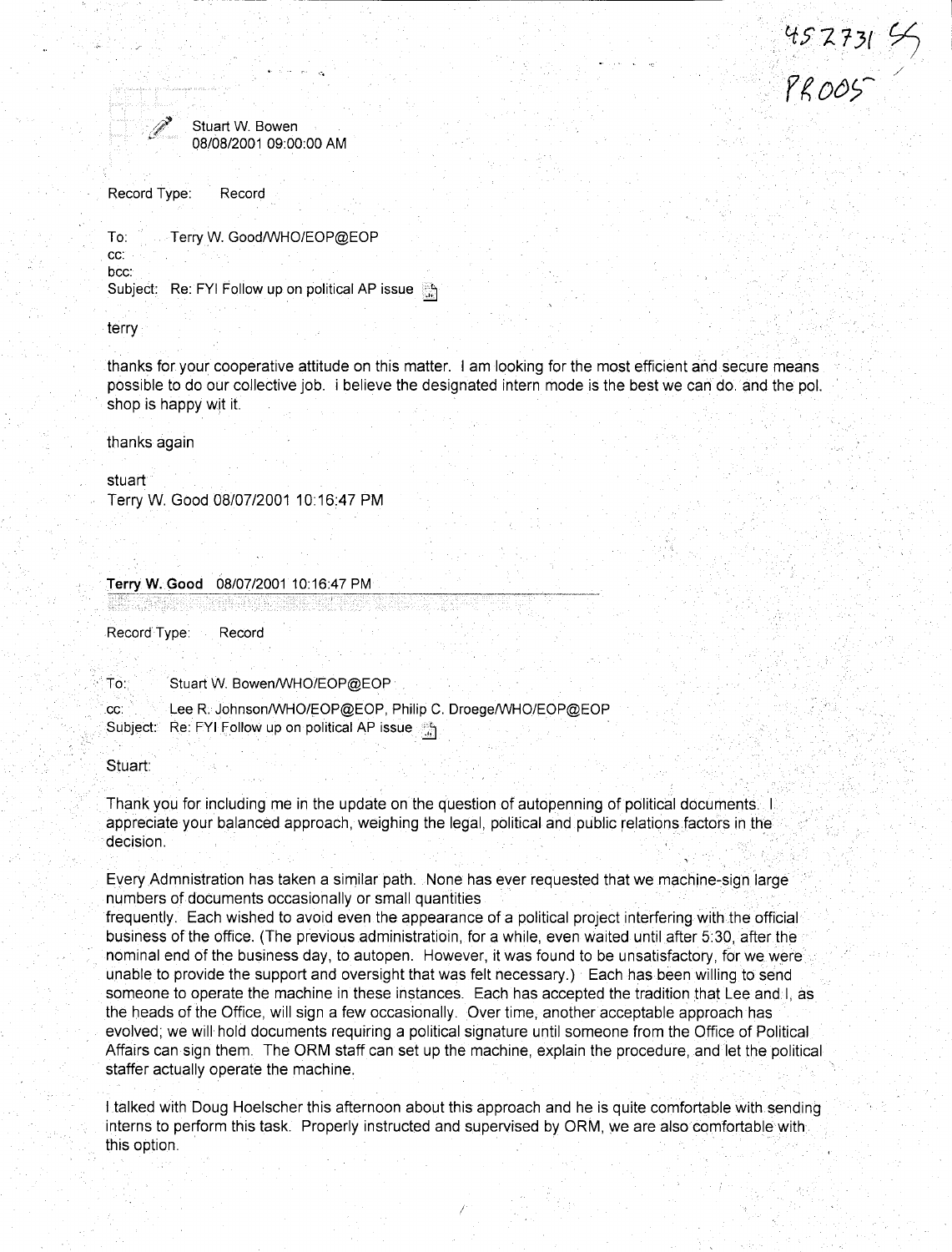Unless you see some problems with this arrangement. I will pursue this with Doug,

Terry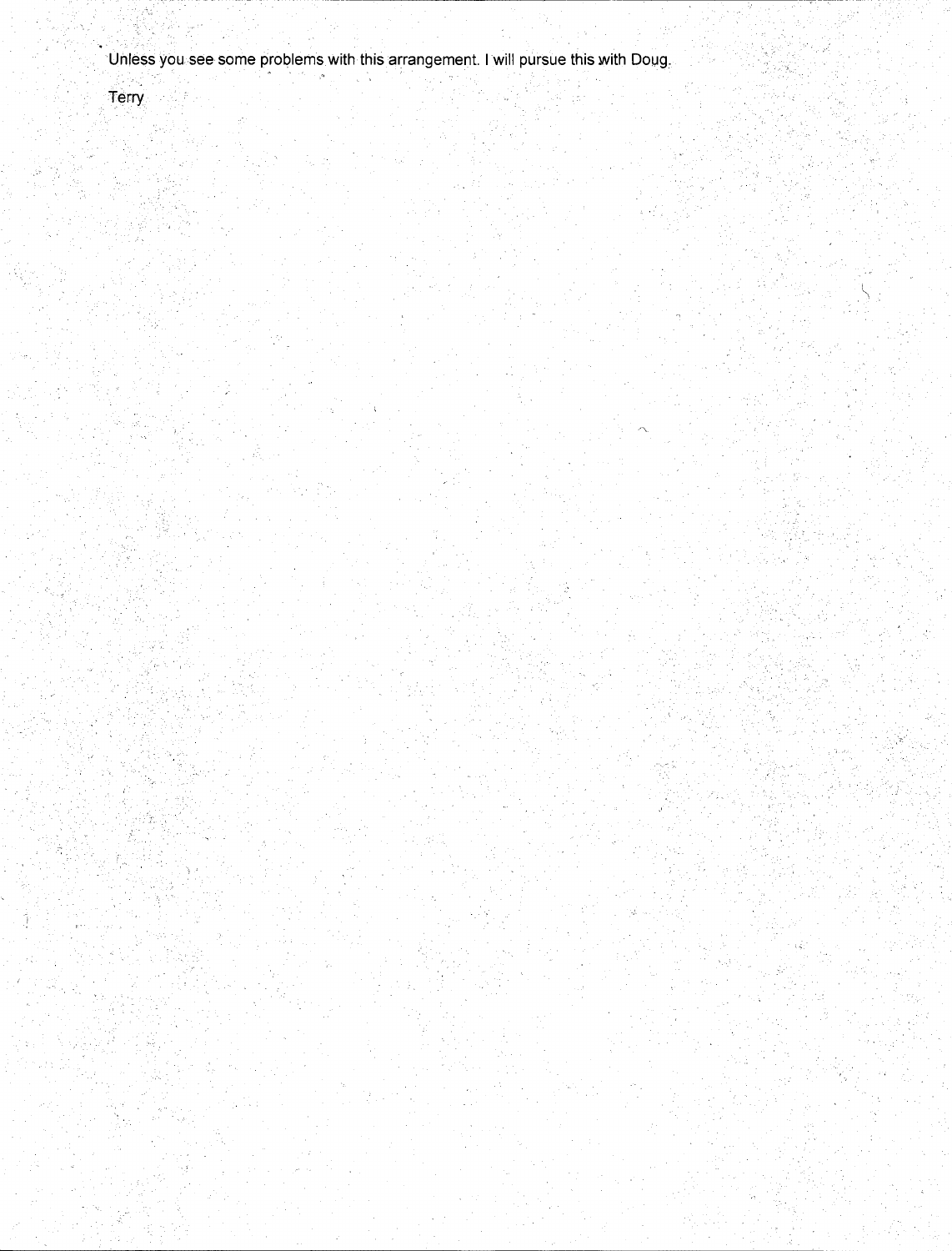### Withdrawal Marker The George W. Bush Library

| <b>FORM</b> | SUBJECT/TITLE | <b>PAGES</b> | <b>RESTRICTION(S)</b><br><b>DATE</b> |
|-------------|---------------|--------------|--------------------------------------|
| Draft       | Draft         |              | P5;<br>N.D.                          |
|             |               |              |                                      |

This marker identifies the original location of the withdrawn item listed above. For a complete list of items withdrawn from this folder, see the Withdrawal/Redaction Sheet at the front of the folder.

| <b>COLLECTION:</b>                                                              |                          |
|---------------------------------------------------------------------------------|--------------------------|
| Records Management, White House Office of                                       |                          |
| <b>SERIES:</b><br>Subject Files - PR005 (Autographs - Photographs - Holographs) |                          |
| <b>FOLDER TITLE:</b><br>452731                                                  |                          |
| FRC ID:<br>12138                                                                | FOIA IDs and Segments:   |
| OA Num.:<br>11924                                                               | 2018-0011-P              |
| <b>NARA Num.:</b><br>12062                                                      |                          |
|                                                                                 |                          |
|                                                                                 | <b>RESTRICTION CODES</b> |

Presidential Records Act - [44 U.S.C. 2204(a)]

- P1 National Security Classified Information [(a)(1) of the PRA]
- P2 Relating to the appointment to Federal office  $[(a)(2)$  of the PRA]
- P3 Release would violate a Federal statute [(a)(3) of the PRA]
- P4 Release would disclose trade secrets or confidential commercial or financial information [(a)(4) of the PRA]
- PS Release would disclose confidential advise between the President and his advisors, or between such advisors  $[a](5)$  of the PRA]
- P6 Release would constitute a clearly unwarranted invasion of personal privacy  $[(a)(6)$  of the PRA]
- PRM. Personal record misfile defined in accordance with 44 U.S.C.  $2201(3)$ .
- Deed of Gift Restrictions '
- A. Closed by Executive Order 13526 governing access to national security information.
- B. Closed by statute or by the agency which originated the document.
- C. Closed in accordance with restrictions contained in donor's deed of gift.
- Freedom of Information Act [5 U.S.C. 552(b)]
- b(l) National security classified information [(b)(l) of the FOIAJ
- b(2) Release would disclose internal personnel rules and practices of an agency [(b)(2) of the FOIA]
- b(3) Release would violate a Federal statute [(b)(3) of the FOIA]
- b(4) Release would disclose trade secrets or confidential or financial information [(b)(4) of the FOIA]
- b(6) Release would constitute a clearly unwarranted invasion of
- b(7) Release would disclose information compiled for law enforcement purposes [(b)(7) of the FOIA]
- b(8) Release would disclose information concerning the regulation of financial institutions [(b)(8) of the FOIA]
- b(9) Release would disclose geological or geophysical information concerning wells [(b)(9) of the FOIA]

 $\int$